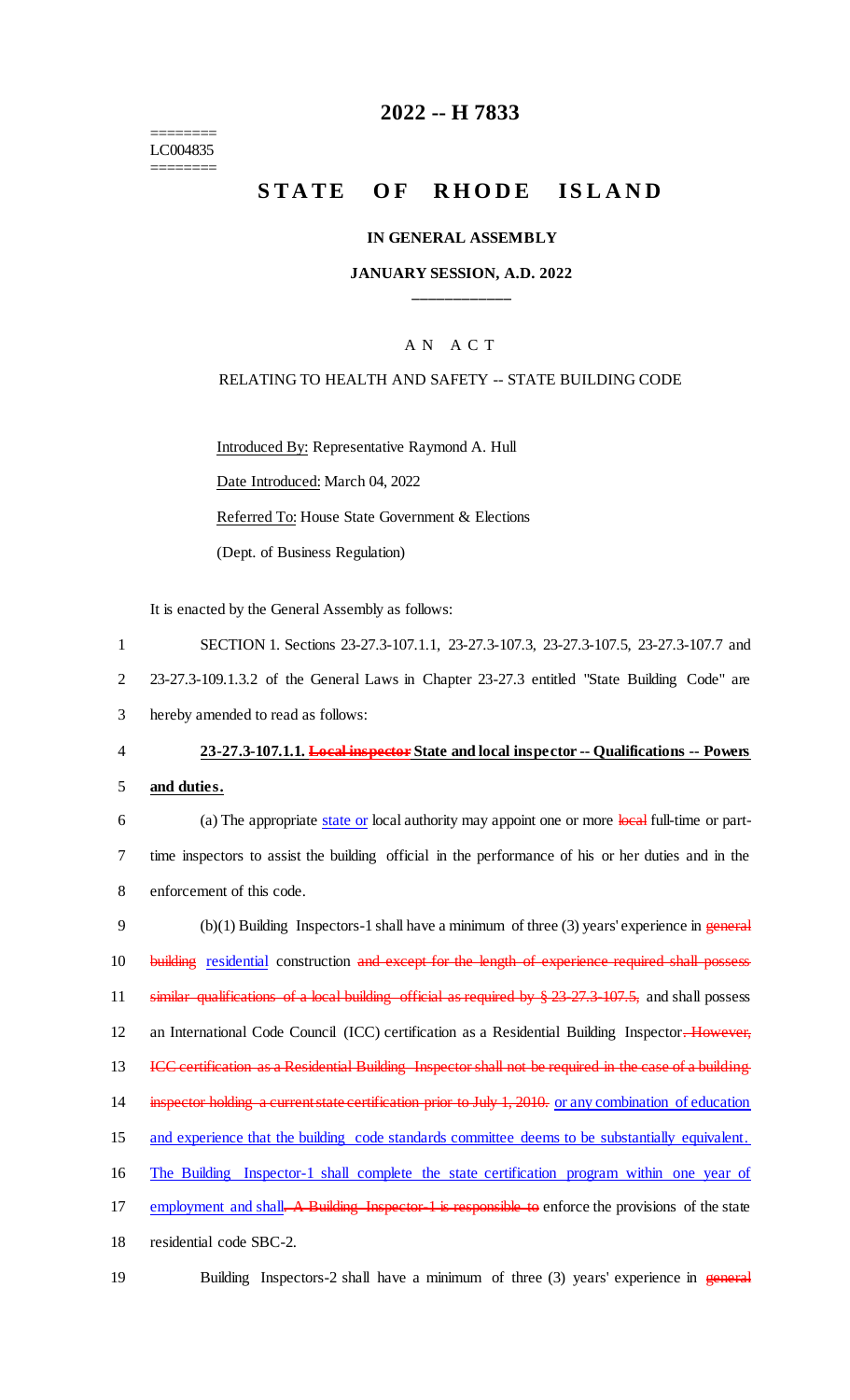1 building both residential and commercial construction; shall possess ICC certifications as a 2 Residential Building Inspector and Commercial Building Inspector; and shall possess similar qualifications of a local building official, as required by § 23-27.3-107.5. However, ICC 4 certification as a Residential Building Inspector and a Commercial Building Inspector shall not be required in the case of a building inspector holding a current state certification prior to July 1, 2010. A Building Inspector-2 is authorized to or any combination of education and experience that the building code standards committee deems to be substantially equivalent. The Building Inspector-2 shall complete the state certification program within one year of employment and shall enforce the provisions of both the state building code SBC-1 and the state residential code SBC-2. (2) Electrical inspectors shall have a minimum of five (5) years' experience and a Rhode Island Class A or Class B electrician's license. (3) Mechanical inspectors shall have a minimum of five (5) years' experience and a valid Rhode Island master pipe fitters I or journeyperson contractor's license. (4) Plumbing inspectors shall have a minimum of five (5) years' experience and a Rhode Island master or journeyperson plumber's license. (5) Mechanical and plumbing inspectors who have been enforcing either code prior to 17 January 1, 1986, may continue to do so. (c) Inspectors listed in this section shall have the authority to affix their signature to permits that pertain to the work they inspect. **23-27.3-107.3. Appointment of personnel by state building commissioner.** (a) The state building commissioner may appoint such other personnel as shall be necessary for the administration of the code. In the absence of a local building official or an alternate, as detailed in § 23-27.3-107.2, the commissioner shall assume the responsibility of the local building 24 official and inspectors as required by § 23-27.3-107.4 and shall designate one of the following agents to enforce the code: (1) A member of the commissioner's staff who meets the qualifications of § 23-27.3-107.5 and is certified in accordance with § 23-27.3-107.6. (2) An architect or engineer contracted by the commissioner through the department of business regulation. (3) A building official who is selected from a list of previously certified officials or inspectors. (b) The salary and operating expenses for services provided in accordance with subsection (a)(1), (2), or (3) shall be reimbursed to the state by the city or town receiving the services and shall be deposited as general revenues. The attorney general shall be informed of any failure of the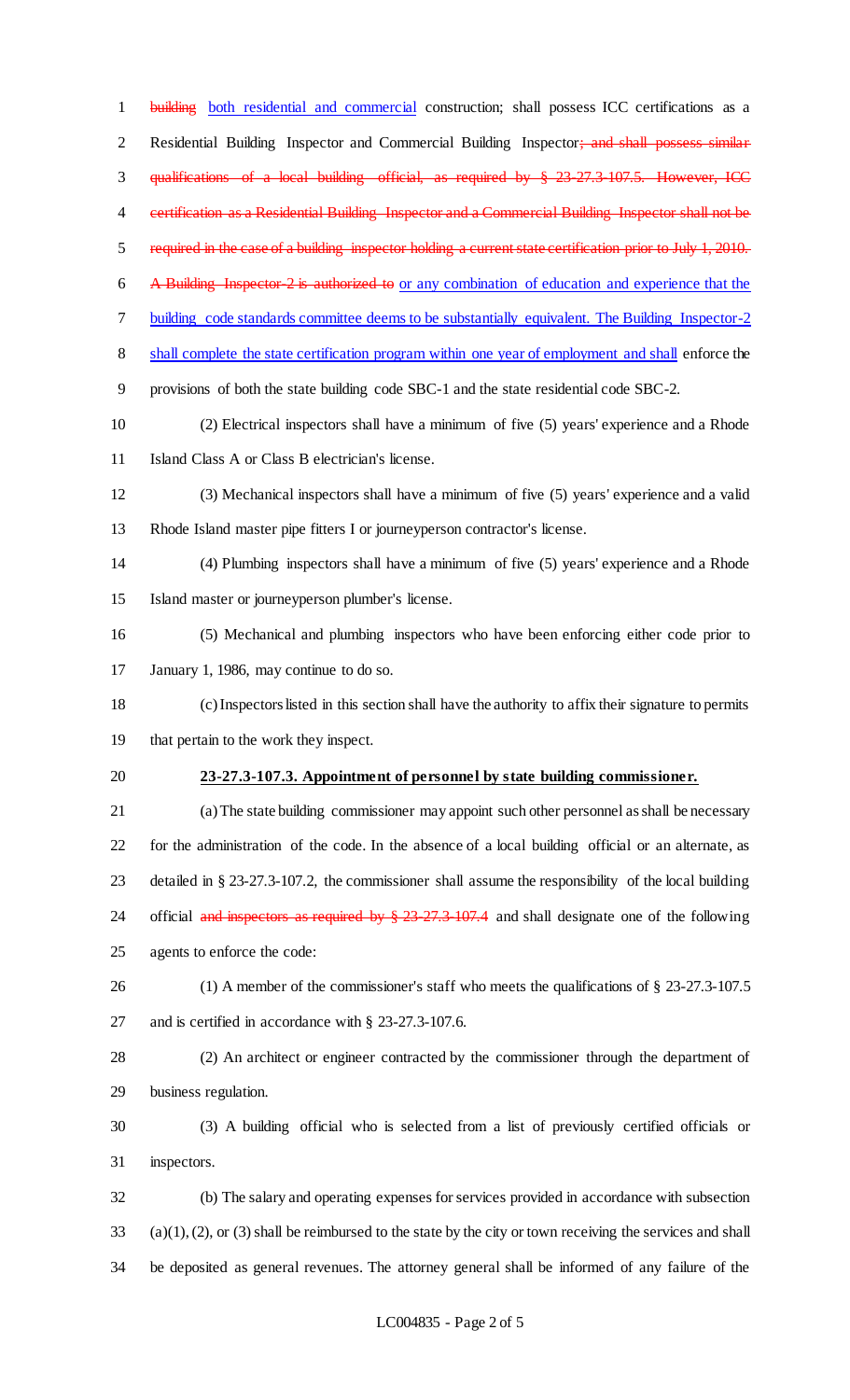appropriate local authority to appoint a local building official to enforce the code in accordance

with §§ 23-27.3-107.1 or 23-27.3-107.2.

#### **23-27.3-107.5. Local building official -- Qualifications -- Powers and duties.**

4 The building official, to be eligible for appointment, shall have had at least five (5) years 5 experience in construction, design, or supervision both residential and commercial construction, shall have been employed as a Building Inspector-2 for a minimum of one year, and shall possess an international code council (ICC) certification as a certified building official (CBO) or any combination of education and experience that the building code standards committee deems to be 9 substantially equivalent. The building official shall be generally informed on the quality and 10 strength of building materials, on the accepted requirements of building construction, on good 11 practice in fire prevention, on the accepted requirements regarding light and ventilation, on the 12 accepted requirements for safe exit facilities, and on other items of equipment essential for the 13 safety, comfort, and convenience of occupants, and shall be certified under the provisions of § 23- 27.3-107.6, and shall possess an international code council (ICC) certification as a certified 15 building official (CBO), except that possess a thorough knowledge of the principles and practices of residential and commercial building construction and the ability to review plans and supervise staff in the enforcement of the state building code. However, the qualifications outlined in this section shall not be required in the case of a building official holding a current state certification prior to July 1, 2010. The building official shall pass upon any question relative to the mode, manner of construction, or materials to be used in the erection or alteration of buildings or structures. The building official shall require compliance with the provisions of the state building code of all rules lawfully adopted and promulgated thereunder, and of laws relating to construction, alteration, repair, removal, demolition, and integral equipment, and location, use, occupancy, and maintenance of buildings and structures, except as may be otherwise provided for. The building official or his or her assistant shall have the right of entry to buildings or structures, for the proper performance of his or her duties during normal business hours, except that in the case of an emergency the building official shall have the right of entry at any time, if the entry is necessary in the interest of public safety.

#### **23-27.3-107.7. Recertification and continuing education.**

 (a) The committee shall offer a continuing educational program designed to assist all state and local building officials and inspectors in executing their responsibilities as defined in this chapter. Regular attendance at these programs shall be required to all building officials and inspectors, and no building official or inspector who attends a course of instruction shall lose any rights relative to compensation or vacation time.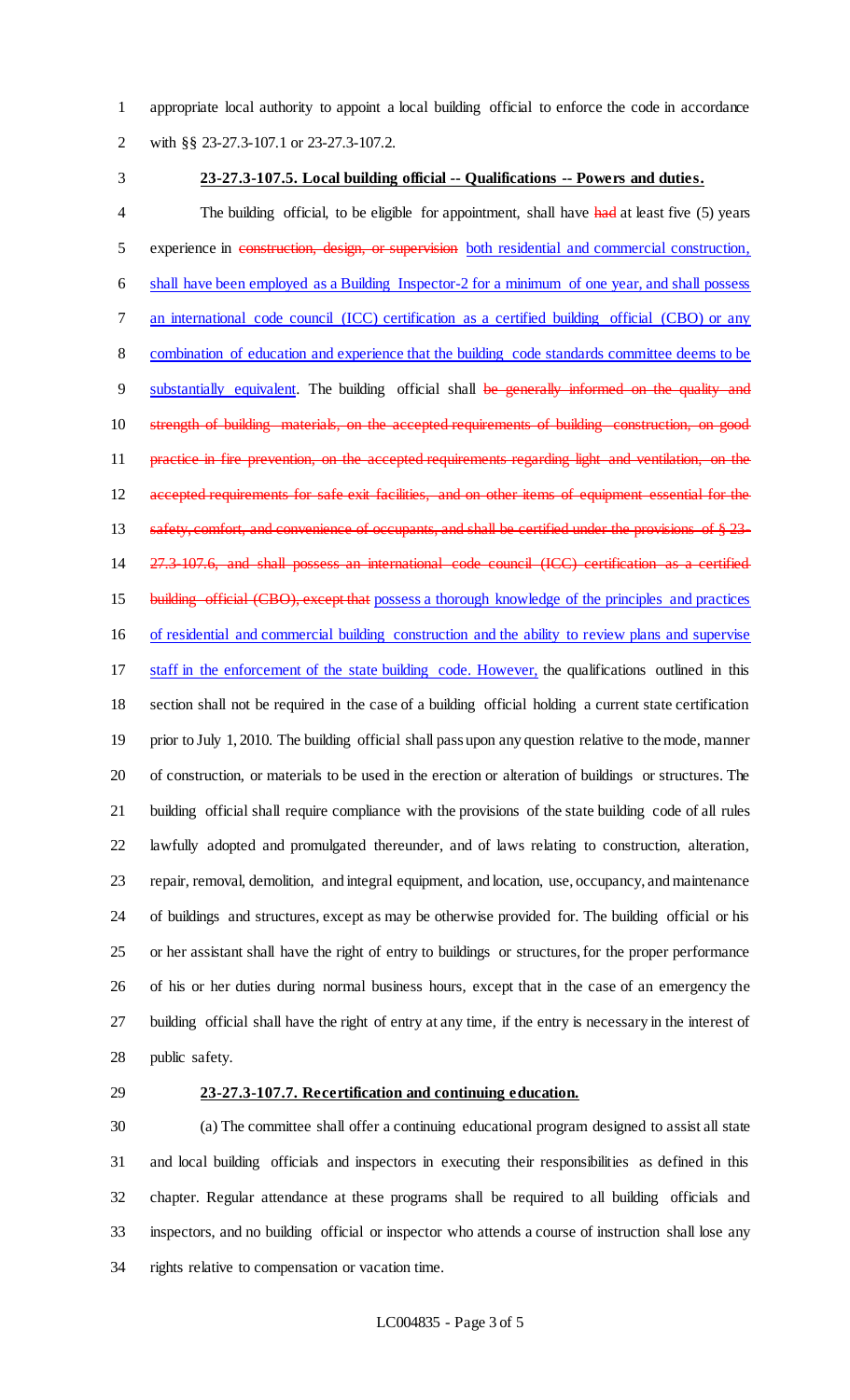(b) In order to provide for professional administration of the code and maintain the official's and inspector's level of competency, the committee shall develop regulations which will require the 3 officials and inspectors to attend approved continuing education courses to retain their state certification. The committee shall develop the program within one year of July 3, 1989. The committee may make use of model code, regional or national education programs as a basis of the acceptable courses for credit in this program.

(c) The financing for this continuing education program will be provided through the

registration fee for buildings required by chapter 64 of title 5.

# **23-27.3-109.1.3.2. Penalties for violation as to manufactured homes.**

10 Whoever violates any provision of the federal act, including § 610 (42 U.S.C. § 5409), §§ 23-27.3-109.1.3 -- 23-27.3-109.3.4, or any federal or state regulation or final order issued 12 thereunder shall be liable for a civil penalty not to exceed a thousand dollars (\$1,000) in an amount set forth in the federal act, for each violation. Each violation of a provision of §§ 23-27.3-109.1.3 -- 23-27.3-109.3.4, the federal act or any regulation or order issued thereunder shall constitute a separate violation with respect to each manufactured home or with respect to each failure or refusal to allow or perform an act required thereby, except that the maximum civil penalty may not exceed one million dollars (\$1,000,000) for any related series of violations, occurring within one year from the date of the first violation. Any individual, or a director, officer, or agent of a corporation who knowingly and willfully violates §§ 23-27.3-109.1.3 -- 23-27.3-109.3.4 or any section of the federal act in a manner which threatens the health or safety of any purchaser shall be fined not more than one thousand dollars (\$1,000) or imprisoned not more than one year, or both. SECTION 2. This act shall take effect upon passage.

#### ======== LC004835 ========

LC004835 - Page 4 of 5